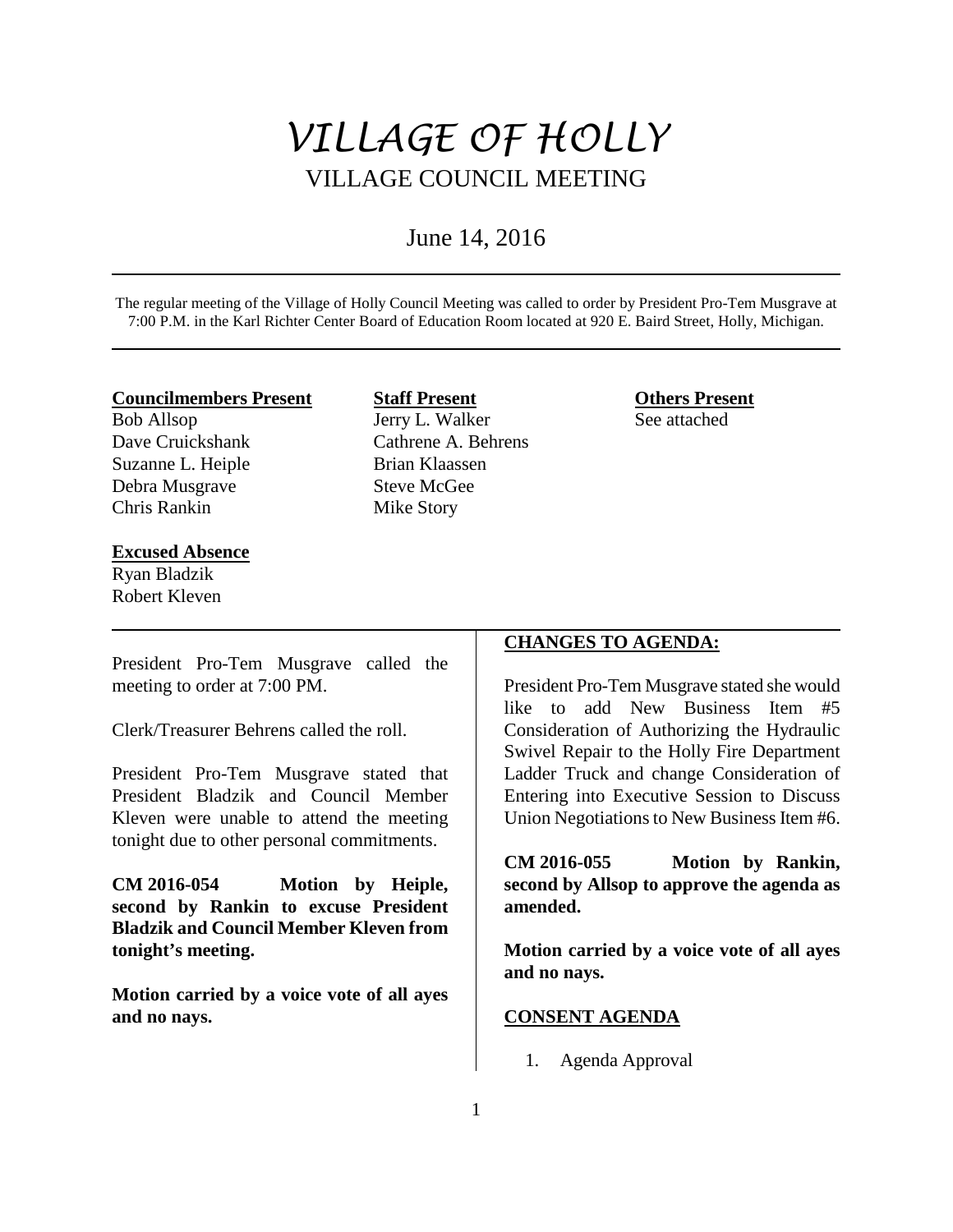- 2. Consideration of the Approval of the Council Meeting Minutes of May 24, 2016.
- 3. Consideration of the Approval of Warrant 2016-011 in the amount of \$167,818.90.
- 4. Consideration of Excusing the Village Attorney from tonight's meeting.
- 5. Special Event
	- a. Holly High School Homecoming Parade

## **PUBLIC HEARING**

**CM 2016-056 Motion by Cruickshank, second by Heiple to open the Public Hearing for the Fiscal Year Budget 2016-2017.** 

## **Public Hearing Opened at 7:06 PM.**

Manager Walker stated this is the time for public comment regarding the budget. In the regular council meeting you will have a resolution presented to you to set the millage rate 13.2456 and a special assessment garbage rate of \$178.23 per customer.

Lenore Johnston, 713 Mary Ann asked if this was a new millage rate.

Clerk/Treasurer Behrens stated that this was a new millage rate which was adjusted pursuant to the Headlee rollback.

**CM 2016-057 Motion by Heiple, second by Rankin to close the Public Hearing on the Fiscal Year Operating Budget 2016-2017.**

**Public Hearing Closed at 7:08 PM.** 

#### **PUBLIC COMMENT**

None

#### **OLD BUSINESS**

None

#### **NEW BUSINESS**

# **#1. Consideration of Resolution 2016- 021, Adoption of the Village of Holly 2016- 2017 General Appropriations Act Budget.**

Manager Walker stated the memo before the Council states that pursuant to the Village Charter the budget has to be presented to Council for approval at the first budget meeting in June. The millage rate is set at 13.2456 and the garbage special assessment is set at \$178.23. The Budget in Brief document is probably the most helpful of all and as they can see each of the funds have been balanced so before the Council is a balanced budget. The General Fund projected revenues are \$2,677,717 and are the expenditures. The millage rate was set at 13.4378 and this year it is was lowered due to the Headlee rollback to 13.2456.

**Motion by Rankin to waive the reading of the Resolution.** 

**CM 2016-058 Motion by Rankin, second by Musgrave to authorize Resolution 2016-021 adopting the Village of Holly 2016-2017 General Appropriations Act Budget.** 

**Roll call vote was as follows:**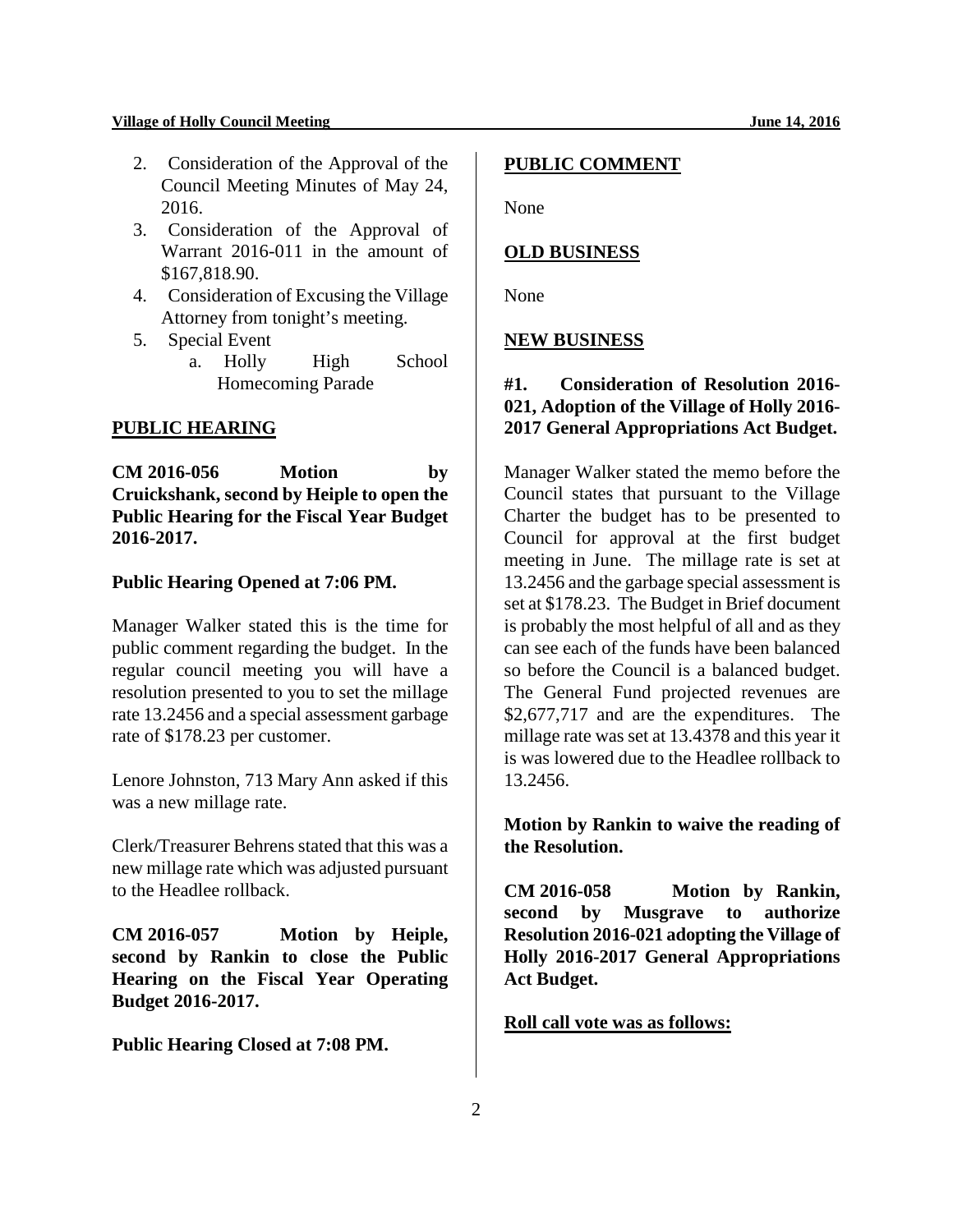**Voting for: Allsop, Cruickshank, Heiple, Musgrave, Rankin Voting against: None Absent: Bladzik, Kleven Motion carried.** 

# **#2. Consideration of the Installation of Audio Equipment in the Village Council Chambers located at 920 E. Baird Street.**

Manager Walker stated that since the time the Village Council has moved their meetings to this particular board room there have been some concerns and comments about amplification. There are two quotes before the council that were solicited to provide an amplification system for the chambers. The first quote was from GCS Audio for \$6,376 and the second quote was from Teoma Systems \$8,781.19. Staff has spoken with both vendors and we are recommending that Council authorize the bid for GCS in the amount of \$6,397. This expense was not budgeted and would require a budget amendment to line 101-265-977.000.

Council Member Musgrave asked if these were apple to apple comparisons.

Manager Walker stated they were.

Council Member Heiple asked if the equipment would be permanently installed into the current room so that others would have use of it?

Manager Walker stated that they would be permanently mounted with the exception of the wireless microphones. He has had discussion with school administration and they felt that they had no need for this

equipment so they were not interested in sharing some of the cost.

**CM 2016-059 Motion by Cruickshank, second by Rankin to approve the audio equipment installation by GCS in the amount of \$6,397 with a budget amendment to line item 101-265-977.000** 

John Lauve, 200 N. Saginaw would rather see that \$6,000 spent to beautify the City instead of spending it on the microphones and electronics simply use the ones you currently have in the former council chambers over at the police station and just move the meetings over there. Take the \$6,000 and put some flowers on the main street because when they had that big survey about what to do about Main Street one thing that was said is they wanted Main Street beautified. It is more convenient to meet in the former council chambers and more convenient because it is closer to the City and you can use the \$6,000 to spend on beautifying the town.

Council Member Allsop asked if the equipment was used for meetings that were held in the former chambers.

Manager Walker advised that they were for the monthly DDA Board meetings as well as for other board and commission meetings when there are scheduling conflicts.

#### **Roll call vote was as follows:**

**Voting for: Cruickshank, Heiple, Musgrave, Rankin, Allsop Voting against: None Absent: Bladzik, Kleven Motion carried.**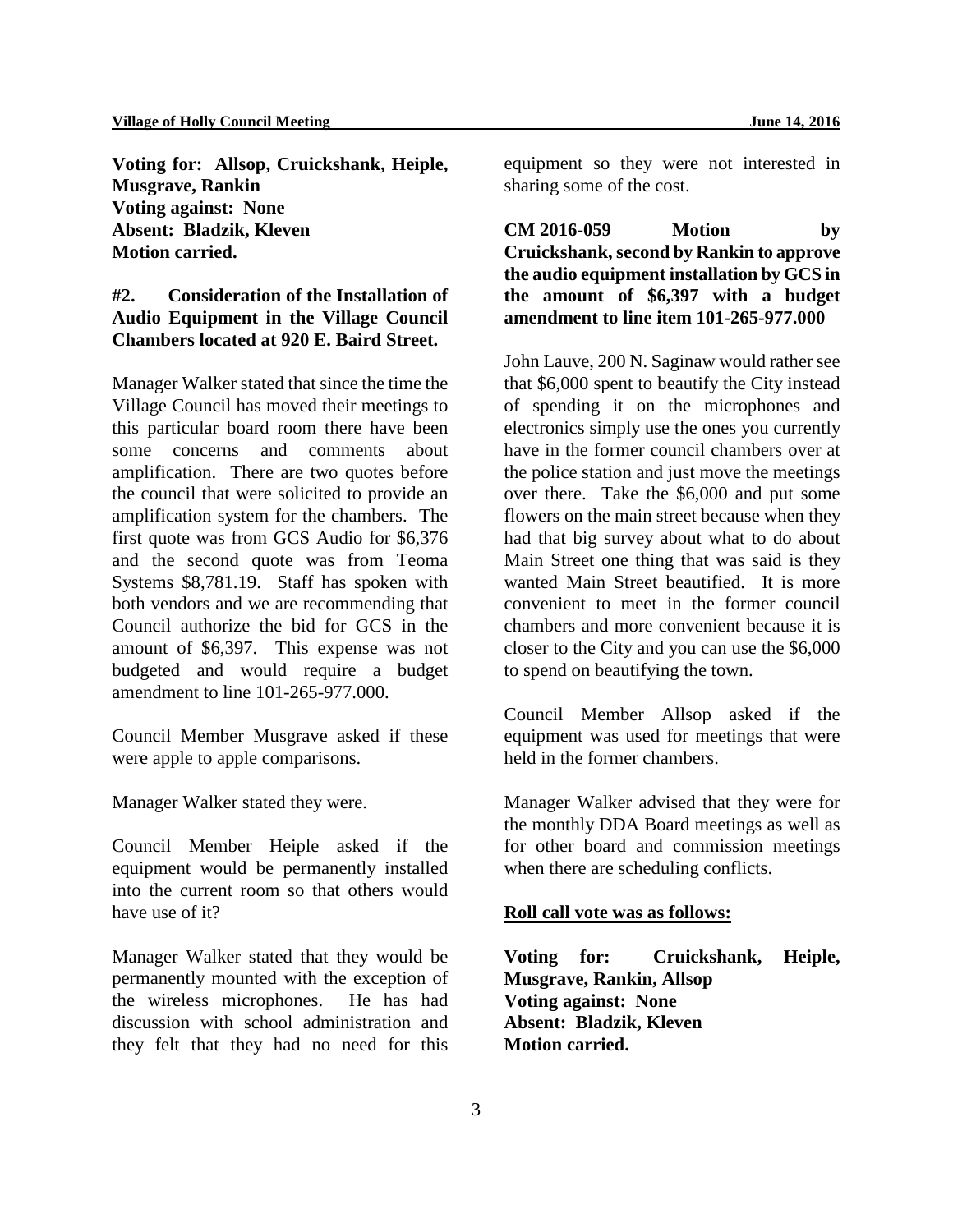# **#3. Consideration of 2016-022 to Amend the Village of Holly Sewer Commodity Rate per Unit.**

Clerk/Treasurer Behrens stated the memo before the Council was talked about during the Budget Work Shop. When the budget document was prepared staff budgeted the replacement cost of the Baird Street lift station. Our equipment and infrastructure is aging and staff is looking to replace this out of operational revenues versus consideration of another bond issue. The 5% increase that was recommended during the budget workshop will generate an additional \$60,000 in revenues to be used towards the repair and replacement of infrastructure. This increase does not actually balance the budget, in 2016- 2017 budget we have actually budgeted \$21,000 to be taken from the fund balance in order to balance this budget. The Village Manager and I have talked about this and the sewer fund balance is not yet at a point where we believe it is healthy enough pull from the fund balance but we believe the benefits of this lift station outweighs the risk. The current rate is \$9.41 with the proposed rate being \$9.88. Most customers will see an increase between \$0.90 and \$1.41 per month. The resolution has been prepared and staff planned on implementing this for the July billing cycle which will be the June readings billed for a July due date.

Council Member Heiple asked about the dates on the last page of the water and sewer rate schedule. She asked if the base rate began in 2012.

Clerk/Treasurer Behrens stated that a base rate of \$48.30 was implemented in May 2011 and it was discovered in early 2012 that our

customers were not being billed pursuant to how the ordinance was written. As a result there were approximately 500 additional customers added which reduced the debt service rate to \$42.68 where it has remained for the last four years.

Patrick Feeney, 210 Franklin, stated that also in the budget meeting it was talked about borrowing from the water fund and asked if that was happening or was the borrowing being done commercially.

Clerk/Treasurer Behrens stated that the budget was passed with funds allocated to fund the ambulance but as far as how the vehicle is purchased whether loaned from the water fund or financed commercially, no final decision has been made on that and it will be up to the discretion of the Village Council. The water fund is a fund that can handle the loan and the Village would rather pay interest to the water fund versus a bank but that is ultimately a decision of Council.

Mr. Feeney stated he would urge that you shouldn't take anything. If you have to put through an increase in rates by any amount you shouldn't be borrowing money from that.

Manager Walker stated he thought Mr. Feeney was talking about two different fund and that the sewer and the water fund are totally separate.

Mr. Feeney asked if the water fund could help out the sewer fund.

Clerk/Treasurer Behrens stated that it absolutely could.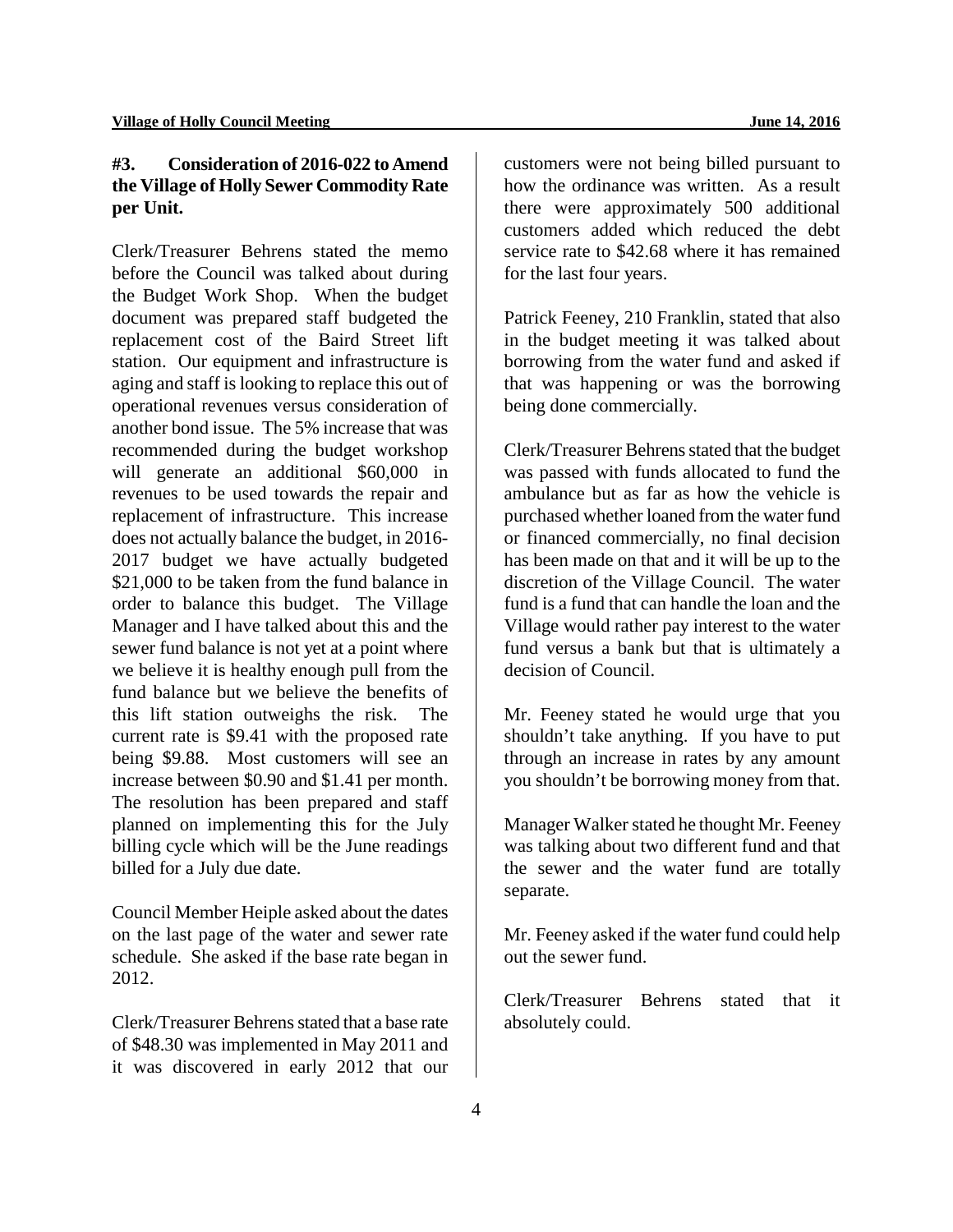Mr. Feeney stated that on that basis he wouldn't be borrowing any money from the water fund for anything because you have the sewage here and quite frankly as the gentleman spoke it appears that repairs are going to be an ongoing process. Any previous borrowing from it should be brought forward so that we know where we stand and there should be no more borrowing from it. The only borrowing should be from the water fund to the sewer fund because most people look at it as one and the same. He would greatly urge they go some other way of financing the ambulance.

Manager Walker stated it was easy to focus on one aspect of the budget however the Village has a lot of moving parts. Emergency medical service is certainly a key part of the Village and we know the cost of the ambulance is approximately \$100,000 and the council will be able to address that at the time it is presented to them. The decision really will be do we give the four or five percent interest to a lending institution or do you turn around and give it back to the water fund where the customers would receive the benefit. That is really a question for another day. This increase that is recommended to the Council today is to deal with the sewer fund specifically; we know we have those infrastructure needs now and in the future and this is one of the strategies to address these needs.

John Lauve, 200 N. Saginaw asked if this was the lift station on Baird Street and asked if it serviced his property.

DPW Director Klaassen stated there were six houses on this particular lift station and it is located behind Cyclone Park. The Village

could spent  $\frac{1}{2}$  million to  $\frac{3}{4}$  million to rearrange the whole system. If you want to eliminate the system you have to get a gravity sewer system which is almost impossible in Holly because it was originally built on a swamp.

Mr. Lauve stated that if the system was looked at overall if the Village could \$500,000 to redesign the current system.

Manager Walker stated that several thousand dollars could be spent to have an engineering firm come in to look at this issue and perhaps the council could recommend this be looked at in committee and go from there.

**Motion by Rankin, second by Cruickshank to adopt Resolution 2016-022 to amend the Village of Holly sewer commodity rate per unit.** 

#### **Roll call vote was as follows:**

**Voting for: Heiple, Musgrave, Rankin, Allsop, Cruickshank Voting against: None Absent: Bladzik, Kleven Motion carried.** 

# **#4. Consideration of Resolution 2016- 020 Participation in the Oakland County Law Enforcement Mutual Aid Agreement.**

Manager Walker stated that before the Council is a copy of the agreement that was signed on October 25, 1988 where the Village of Holly entered into a Law Enforcement Mutual Aid Agreement where it covered 18 municipalities throughout Oakland County. The new agreement before you has been recommended by the Oakland County Chiefs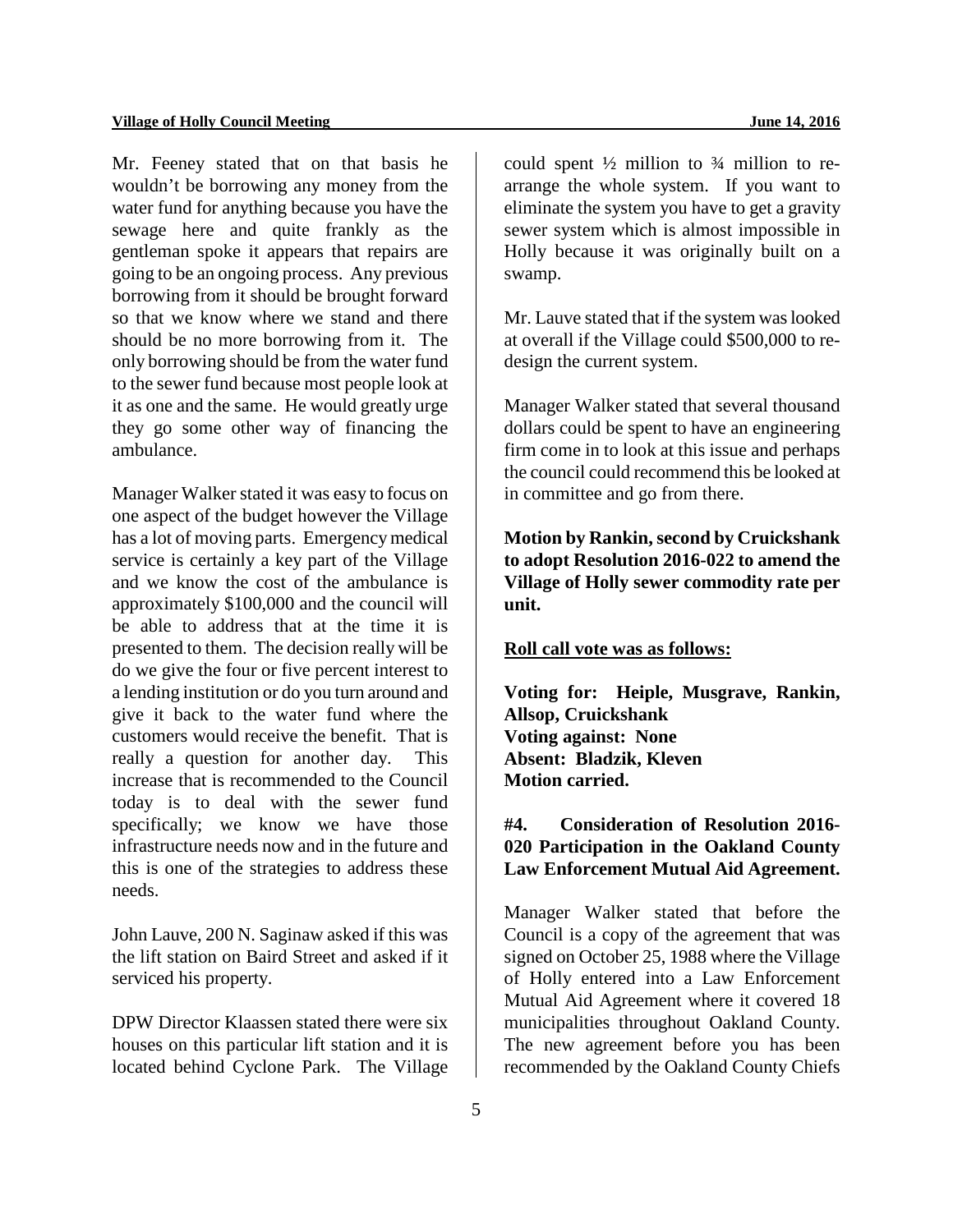#### **Village of Holly Council Meeting June 14, 2016**

of Police organization and has been written to include all law enforcement agencies in Oakland County as well as community colleges and universities who maintain their own public safety department.

# **Motion by Rankin, second by Allsop to waive the reading of Resolution 2016-020.**

Council Member Rankin stated for the benefit of the audience he wanted to advise that this is just updating the current agreement in place to include community colleges and universities within the County.

**CM 2016-061 Motion by Rankin, second by Heiple to adopt Resolution 2016- 020 to authorize participation in the Oakland County Law Enforcement Mutual Aid Agreement.**

#### **Roll call vote was as follows:**

**Voting for: Musgrave, Rankin, Allsop, Cruickshank, Heiple Voting against: None Absent: Bladzik, Kleven Motion carried.** 

# **#5. Consideration of authorizing the Hydraulic Swivel Repair to the Holly Fire Department Ladder Truck.**

Clerk/Treasurer Behrens stated that before the Council was a memorandum prepared by Chief McGee and herself prepared regarding the repair to the Fire Department ladder truck. The fire department is going to realize a surplus for the 2015-2016 budget year in their staffing lines. They are coming in approximately \$14,900 under budget. She spoke with Chief McGee about some

possibilities and this came up regarding this repair.

Chief McGee stated that this is kind of a big deal and Mr. Steele had offered to work some fund raisers for the department and we were kind of waiting for Cathy to come back with the financial information for year end. What is happening is there is a bucket on the top of the 75' ladder truck. One person should be able to control the ladder from the bucket itself. What this situation creates by not having an operational swivel is that you have to have one person in the bucket, one person on the ground driving and a third person to be a spotter for the driver and the fire fighter in the bucket. A one person job actually becomes a three person job. It doesn't happen every day where you are making rescues off the top of the ladder truck but the potential is there and it really needs to be fixed. The truck is in pristine shape other than this. With the repair there is really only one vendor that does this without being totally out of line and literally be over \$100,000. With the limited manpower the department runs, we really need to do this.

Council Member Allsop asked how much the repair would cost.

Chief McGee stated it was \$13,198.

Council Member Musgrave asked if we had that.

Clerk/Treasurer Behrens stated that the Village did, there were some staffing lines that were coming in under budget as well as some equipment lines.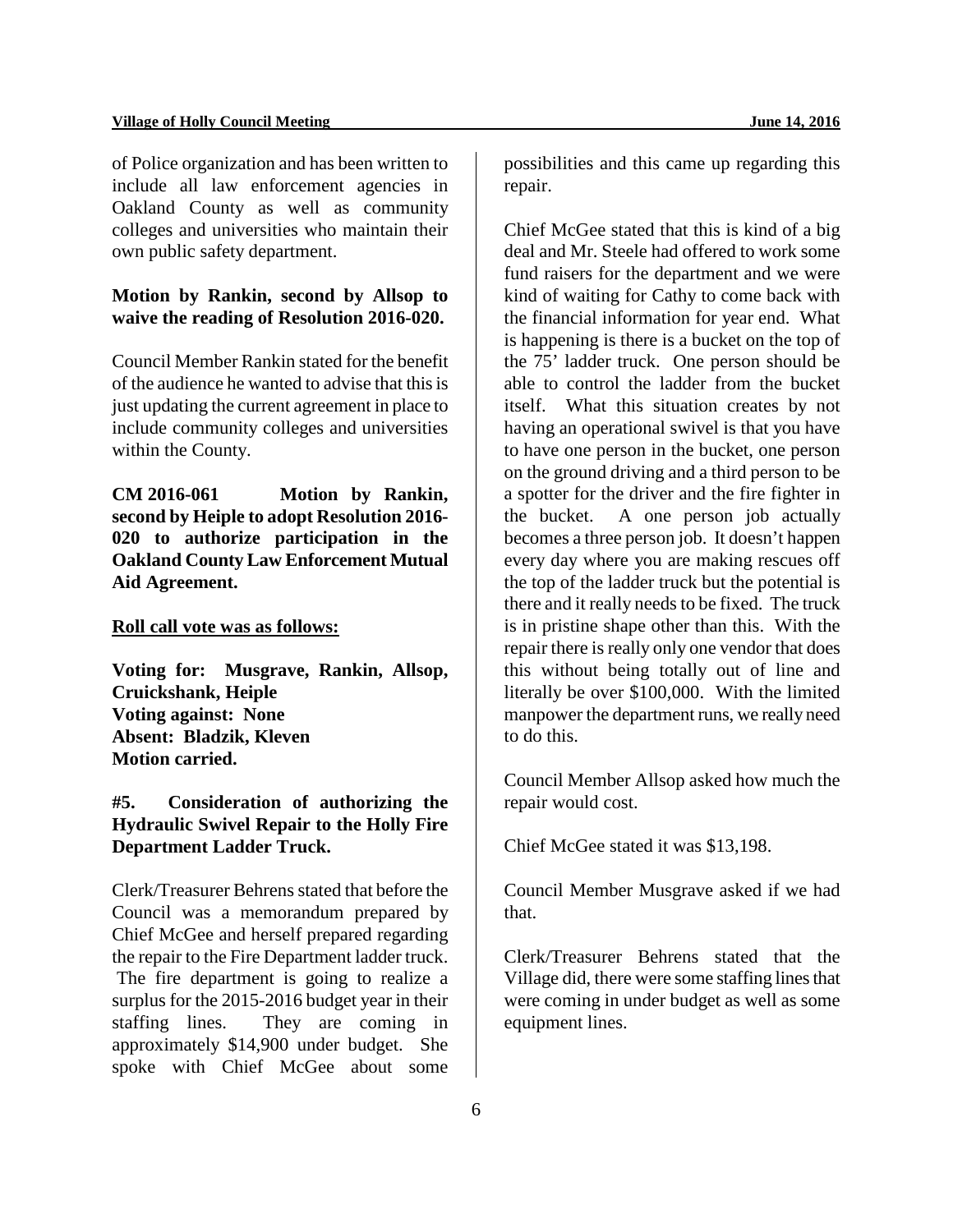#### **Village of Holly Council Meeting June 14, 2016**

Council Member Heiple asked if Apollo Fire Repair was the closest.

Chief McGee stated they were and that the department uses them for a lot of different things.

Council Member Cruickshank asked about budget hearing discussion regarding a building addition.

Chief McGee stated that he would like all of our apparatus to work correctly.

**CM 2016-062 Motion by Allsop, second by Heiple to authorize the repair of the hydraulic swivel on the Holly Fire Department Quint Apparatus.**

## **Roll call vote was as follows:**

**Voting for: Rankin, Allsop, Cruickshank, Heiple, Musgrave Voting against: None Absent: Bladzik, Kleven Motion carried.** 

#### **REPORTS**

#### **Village Manager**

Manager Walker stated that today was the Main Street Accreditation Ceremony on Battle Alley. It was attended by many participants within the Village as well as other Main Street communities. L. Brooks Patterson was the featured speaker and the Village made a good showing and the Holly Village DDA received acknowledgement for being a fully accredited Main Street community.

## **Attorney**

Absent – excused.

## **Clerk/Treasurer**

Nothing to report.

## **Chief of Police**

Nothing to report.

#### **Fire Chief**

Nothing to report.

#### **DPW Director**

Nothing to report.

## **BOARDS AND COMMISSIONS**

KRCC Director Toni Brinker stated that in May we had 1,979 people which is a little down but it is still a significant number of people in the center. July 21-24 and the 29-31 "Grease" will be performed by the Fenton Village Players and we are hoping this will lead to additional things. We have a new tenant; Mike Mishler is opening a photo studio and gallery in B wing. August  $6<sup>th</sup>$  the school is hosting a back to school event where they will be handing out backpacks and such. August 20<sup>th</sup> Holly Youth Theatre will be coming and using the commons stage area. We still have two churches uses the center.

Council Member Cruickshank stated the HDC is cancelled for the month of June. The Blight Task Force is moving along and he thinks it is taking a slight turn from where they were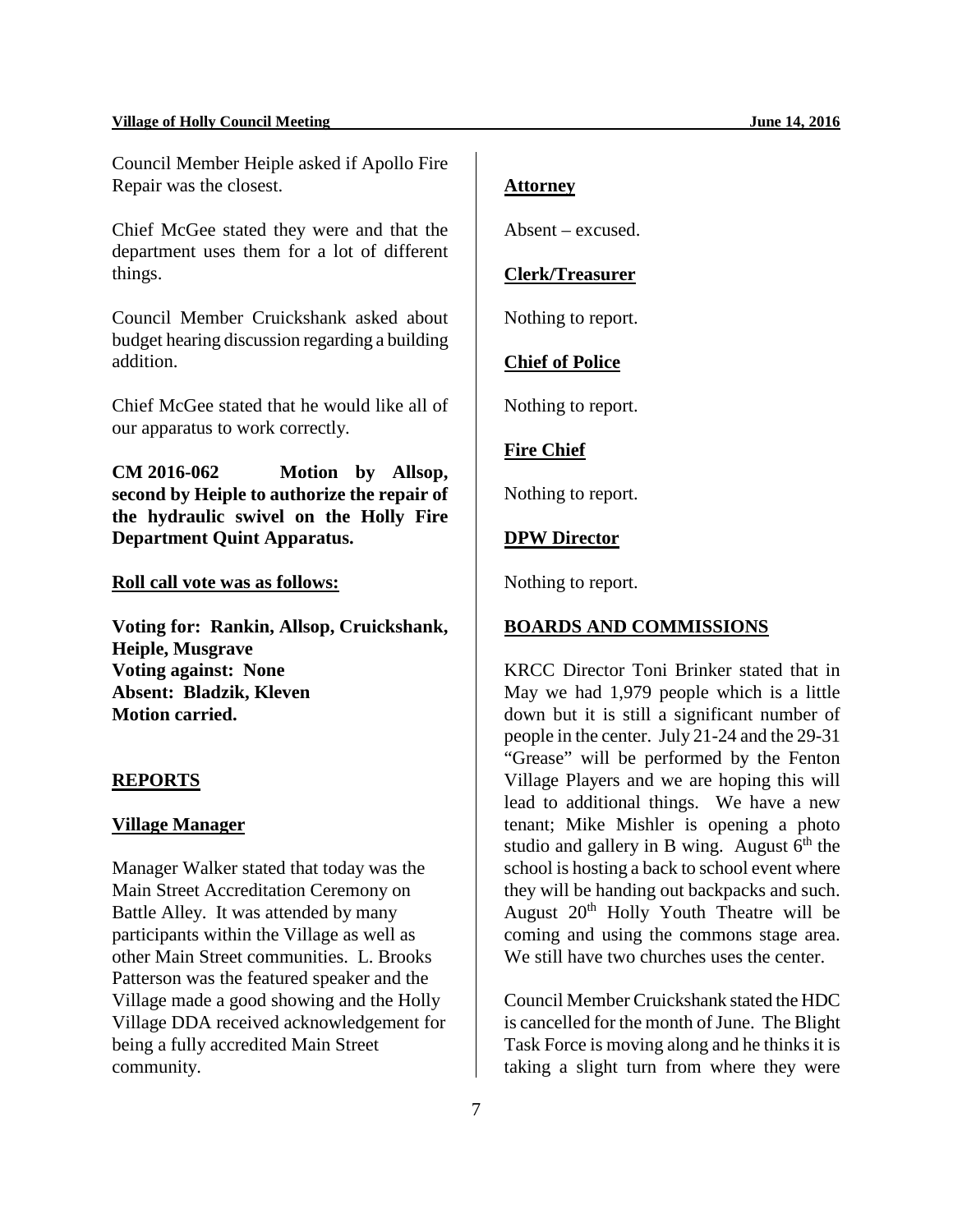originally going but there has been some good discussion and he has had a lot of meeting with the code enforcement the Village

Council Member Heiple stated the Planning Commission discussed the zoning amendments on E. Maple Street and they will have a vote at the next meeting on June 22<sup>nd</sup> and encourage everyone to spread the word. The Veteran's Resource Center Grand Opening is Monday, June 20, 2016 at 7:00 pm.

Council Member Rankin stated that the Parks was recognized by the Kaboom organization for being a Playful City. At the last meeting they touched on what took place on the cleanup day. He also stated that Headwaters Trails completed the rest of a path down at Water Works Park.

Council Member Allsop stated that the ZBA had a meeting last Monday regarding the outdoor patio at Northern Oak Brewery and the Board voted to approve that.

President Pro-Tem Musgrave stated that HAYA is working on referrals and fundraising activities. They have a new substance abuse awareness group and it is put on by Precision Testing and is \$30 per person and it is a four week program they attend five days a week and also includes group therapy.

## **COUNCIL COMMENTS**

Council Member Heiple stated she has had comments from the public on lights on Saginaw Streets regarding the bike lane requesting more lighting. She also wanted to comment on the budget hearing and she wanted the public to know that a meeting was

held in April 2016 and it was four hours long and the council does not take this process lightly.

Council Member Rankin stated there were changes that came from that meeting that had to be addressed and were re-distributed.

Council Member Allsop stated that the car show was very busy and a great success.

Council Member Rankin stated he has nothing but good things to say about the bike lanes and has rode in them several times. He thinks once we get a little more familiar with it will work out fine.

President Pro-Tem Musgrave stated she has had a couple of people comment to her about downtown after events about the cigarette butts and the garbage downtown.

Manager Walker stated that the DPW employs a part-time person that we could look at altering some of their hours or some other options that may be possible.

#### **PUBLIC COMMENT**

Lenore Johnston, 713 Mary Ann stated she would like to address the roads. Since they blocked off the area going into Airport Road the road is getting a lot of traffic and you also have Sherwood which has the new convalescent center going in and will see an increased traffic. She is amazed at how well the traffic flows through with the new bike lanes and she stated that it looks like it was a good decision.

Marlo Davidson, 434 Sherwood Court, asked Bob Allsop if the brewery got approved for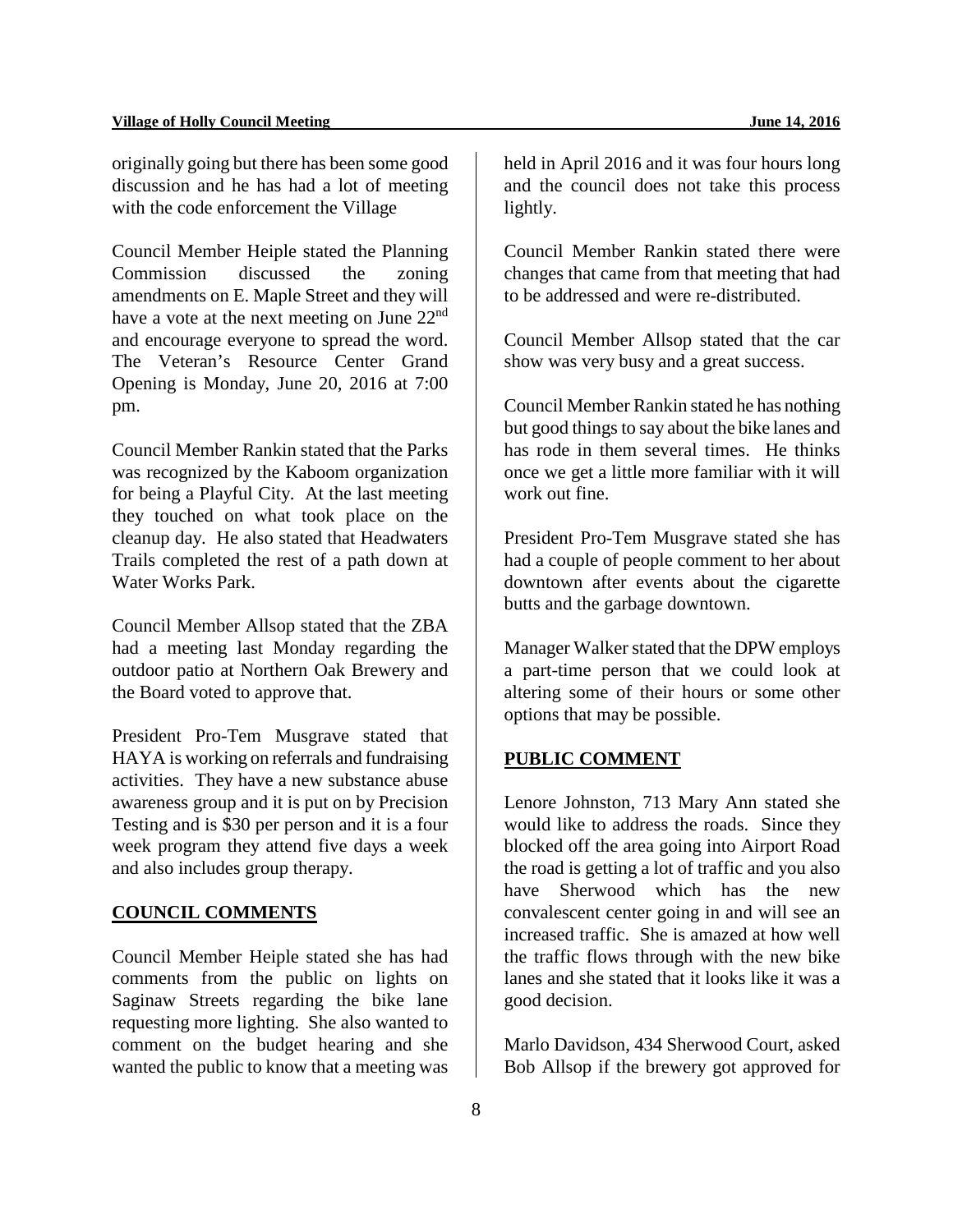#### **Village of Holly Council Meeting June 14, 2016**

approval. Did they consider that the road change was for a year? What is going to happen if the road is changed back?

Manager Walker stated that the brewery is very excited about the road change but they are aware that if it becomes unusable they are responsible for any removal and the Village has no liability as far as removing it if it reverts back to the prior road design.

John Lauve, 200 N. Saginaw, stated he has put in perennials and in the past there have been annuals put in which become more of a maintenance problem. It has taken him several years to find the ones that will survive and make it look as nice as it does. There was \$3,000 spent on the signs for the bike lane and there is no money to beautify the Village which is what people wanted who took the survey.

He additionally asked that the Charter and Ordinance Committee consider that council meetings are only held once per month and he would like to see this on the ballot.

Greg Semrau, 1024 Hubble Drive stated he wanted to make a statement about the flowers and he would like to something like that in Holly and it would be fitting of the nature of the community to have something like that.

**#6. Consideration of entering into Executive Session to discuss Police Command Union Negotiations.**

**CM 2016-063 Motion by Musgrave, second by Heiple to enter executive session to discuss Police Command Union Negotiations.**

**Roll call vote was as follows:**

**Voting for: Heiple, Musgrave, Rankin, Allsop, Cruickshank Voting against: None Absent: Bladzik, Kleven Motion carried.** 

**Council entered Executive Session at 8:27 pm.** 

**Council exited Executive Session at 8:48 pm.**

**CM 2016-064 Motion by Cruickshank, second by Allsop to exit Executive Session**

**Motion carried by a voice vote of all ayes and no nays.**

Manager Walker stated there is a settlement agreement between the Village of Holly and the Police Officer Labor Council. The summary is that it is a three year contract which contains some language adjustments, the assimilation of a letter of understanding, talking about removing some language regarding trial boards and the way in which performance improvement plans are viewed by management. The financial impact is in section 6, 7 and 11. Section 6 revises the section regarding retiree health care coverage for spouses; section 7 states the employee will pay 1.5% of their base wages towards MERS effective July 1, 2018 and this is the first step in employee contribution to their own retirement. Section 11 increases the step increase between the Command staff and police officers throughout the course of the contract. Keep in mind that any percentages